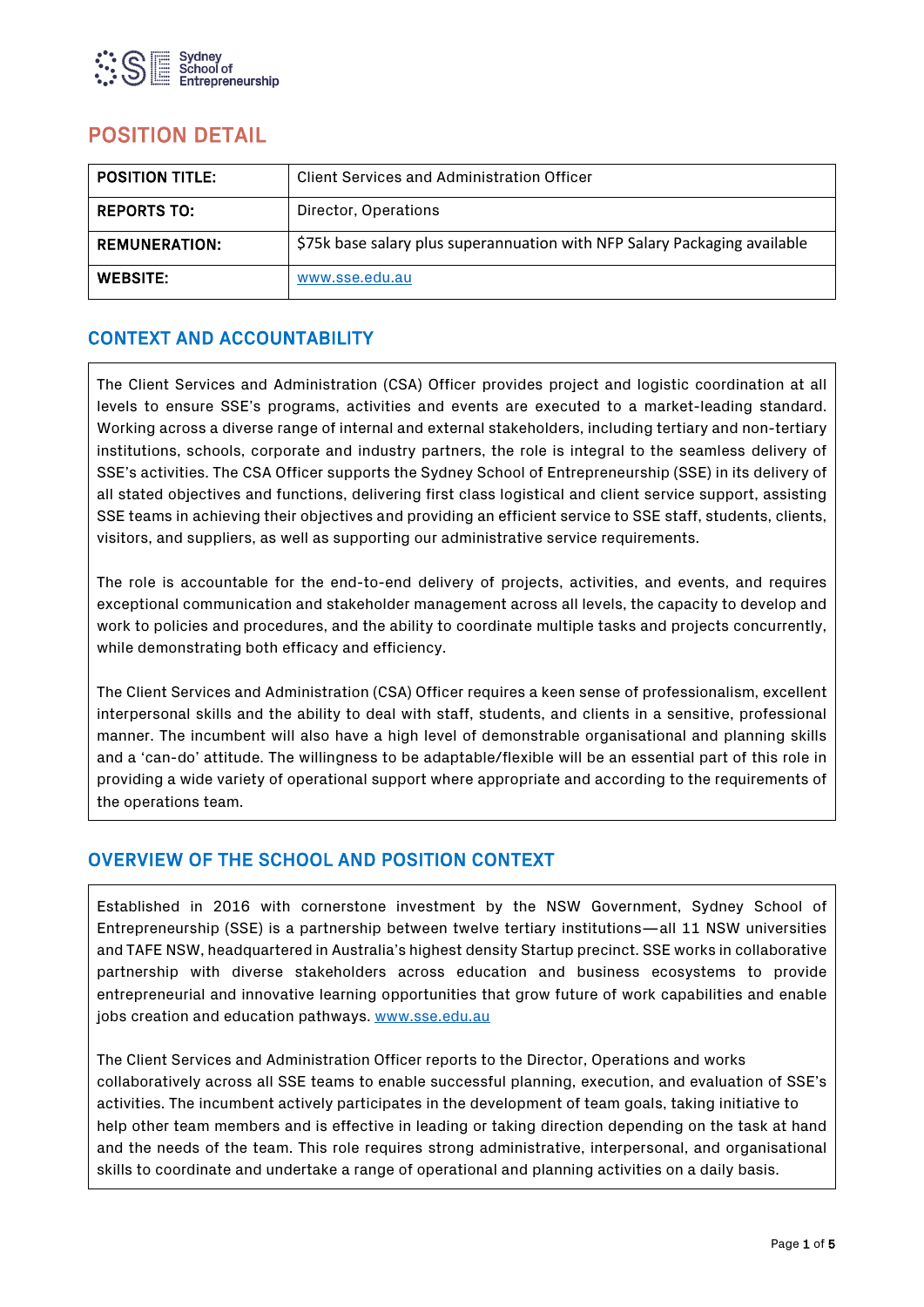

## KEY ACCOUNTABILITIES

|                 |                                                                                                                                                                                                                                                                                                                                          | Frequency |
|-----------------|------------------------------------------------------------------------------------------------------------------------------------------------------------------------------------------------------------------------------------------------------------------------------------------------------------------------------------------|-----------|
|                 | Coordination of Projects, Programs and Events                                                                                                                                                                                                                                                                                            |           |
| $\bullet$       | Coordinate all program, activity and event logistics including access to online<br>materials, student, and participant lifecycle administration/management, tracking<br>and reporting, and communications.                                                                                                                               | Ongoing   |
| e               | Planning and coordination of events including catering, materials, venue set-ups and<br>logistics                                                                                                                                                                                                                                        |           |
| lo              | Monitor, manage and procure stock used in delivery of programs, activities, and<br>events.                                                                                                                                                                                                                                               |           |
| I۰              | Efficiently manage the client and participant lifecycle to a high standard to ensure<br>individuals and groups have an optimal SSE experience.                                                                                                                                                                                           |           |
| þ               | Undertaking project work to plan, develop and coordinate new and continuing<br>programs and events to assist in the delivery of SSE activities<br>Coordinate and implement special projects as required.                                                                                                                                 |           |
|                 | <b>Client and Stakeholder Engagement</b><br>Managing client inquiries via phone, email, online, or in person in a timely manner                                                                                                                                                                                                          | Ongoing   |
| $\bullet$       | Maintain service standards and deliver effective service to clients, including prompt<br>issues resolution and adherence to privacy, confidentiality, and compliance<br>requirements                                                                                                                                                     |           |
| le.             | Identifying potential client services concerns and implementing/facilitating proactive<br>intervention steps                                                                                                                                                                                                                             |           |
| lo<br>$\bullet$ | Providing clients with technical assistance on products and services.<br>Build and maintain strong and positive working relationships with all SSE<br>stakeholders including tertiary and non-tertiary institutions, schools, corporate and<br>industry partners, and members of the entrepreneurial ecosystem                           |           |
|                 | <b>Service Delivery and Administration</b>                                                                                                                                                                                                                                                                                               |           |
|                 | Undertake reception duties including taking and responding to queries over the phone,<br>via email and in-person                                                                                                                                                                                                                         | Ongoing   |
| le              | Maintain effective working relationships with colleagues, clients, and other<br>stakeholders to support and facilitate service delivery                                                                                                                                                                                                  |           |
| le<br>$\bullet$ | Maintaining client records and documenting processes.<br>Implement and deliver a range of effective administrative tasks including managing<br>processes, providing services, responding to queries, project administration and<br>producing reports in accordance with agreed standards and timeframes for SSE and                      |           |
| $\bullet$       | external stakeholders as required<br>Provide sound and timely advice, guidance and support to other staff, clients, and<br>stakeholders in areas of administrative and service responsibility<br>Maintain effective working relationships with colleagues, clients, and other<br>stakeholders to support and facilitate service delivery |           |
|                 | Preparing and formatting documents, reports, and presentations.                                                                                                                                                                                                                                                                          |           |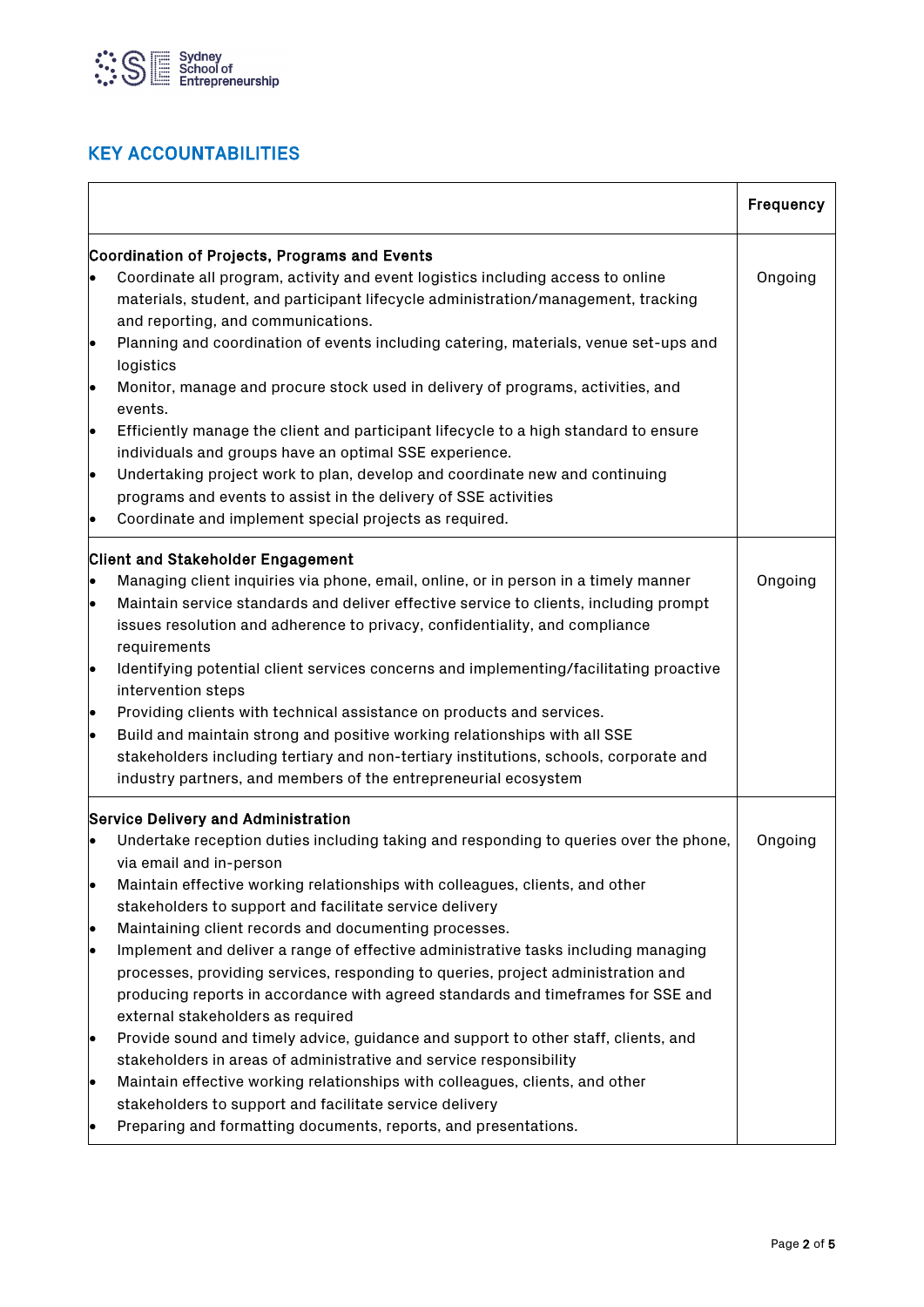

| <b>Compliance and Continuous Improvement</b> |                                                                                                                                                                                                                  |             |
|----------------------------------------------|------------------------------------------------------------------------------------------------------------------------------------------------------------------------------------------------------------------|-------------|
| lo                                           | Participate in and implement continuous improvement activities relating to work and<br>operational practices, quality assurance and client service excellence. Seek and report<br>opportunities for improvement. | Ongoing     |
| le                                           | Actively participate in compliance, risk assessment and mitigation activities                                                                                                                                    |             |
| le                                           | Actively participate in results-focused practice in relation to problem solving                                                                                                                                  |             |
| le                                           | Participate and support the building of appropriate mechanisms to manage and report                                                                                                                              |             |
|                                              | on program, activity, and event-based data, and ensuring relevant data is captured<br>systematically                                                                                                             |             |
| le                                           | Continually benchmark and measure performance via activity review.                                                                                                                                               |             |
| lo                                           | Work with all staff to ensure a safe working environment is in place for all staff and<br>relevant stakeholders                                                                                                  |             |
| <b>General Duties</b>                        |                                                                                                                                                                                                                  |             |
| lo                                           | Perform any other work activities relevant to the role's key accountabilities as                                                                                                                                 | As required |
|                                              | approved by the Director and commensurate to the role's classification level                                                                                                                                     |             |
| lo                                           | Some state-wide travel may be required in the context of achieving SSE's strategic                                                                                                                               |             |
|                                              | outcomes and as a part of key accountabilities                                                                                                                                                                   |             |

## **SELECTION CRITERIA**

| <b>EXPERIENCE, SKILLS, AND QUALIFICATIONS</b>                                                                                                                                                                                      | <b>ESSENTIAL</b>          | <b>DESIRABLE</b> |
|------------------------------------------------------------------------------------------------------------------------------------------------------------------------------------------------------------------------------------|---------------------------|------------------|
| Excellent administration skills and a demonstrated capacity to develop<br>and deliver effective and efficient operational processes such as<br>student/client administration, data management, report, and document<br>production. | X                         |                  |
| High level customer service skills and abilities demonstrated by a hands-<br>on approach to service provision and a strong commitment to excellence<br>in customer service.                                                        | X                         |                  |
| Excellent interpersonal skills, with the capacity to build and maintain<br>effective working relationships with internal and external stakeholders.                                                                                | $\boldsymbol{\mathsf{X}}$ |                  |
| Demonstrated experience in providing effective and efficient project<br>support with the ability the ability to set priorities, manage time and<br>meet deadlines.                                                                 | X                         |                  |
| Demonstrated analytical, critical thinking and problem-solving skills.                                                                                                                                                             | $\boldsymbol{\mathsf{X}}$ |                  |
| Ability to take initiative (self-starter) and work with a high level of<br>independence, as well as in a collaborative team environment.                                                                                           | X                         |                  |
| Ability to respond to changing circumstances and willingness to<br>undertake new tasks as the need arises with the ability to work<br>unsupervised and in a team environment.                                                      | X                         |                  |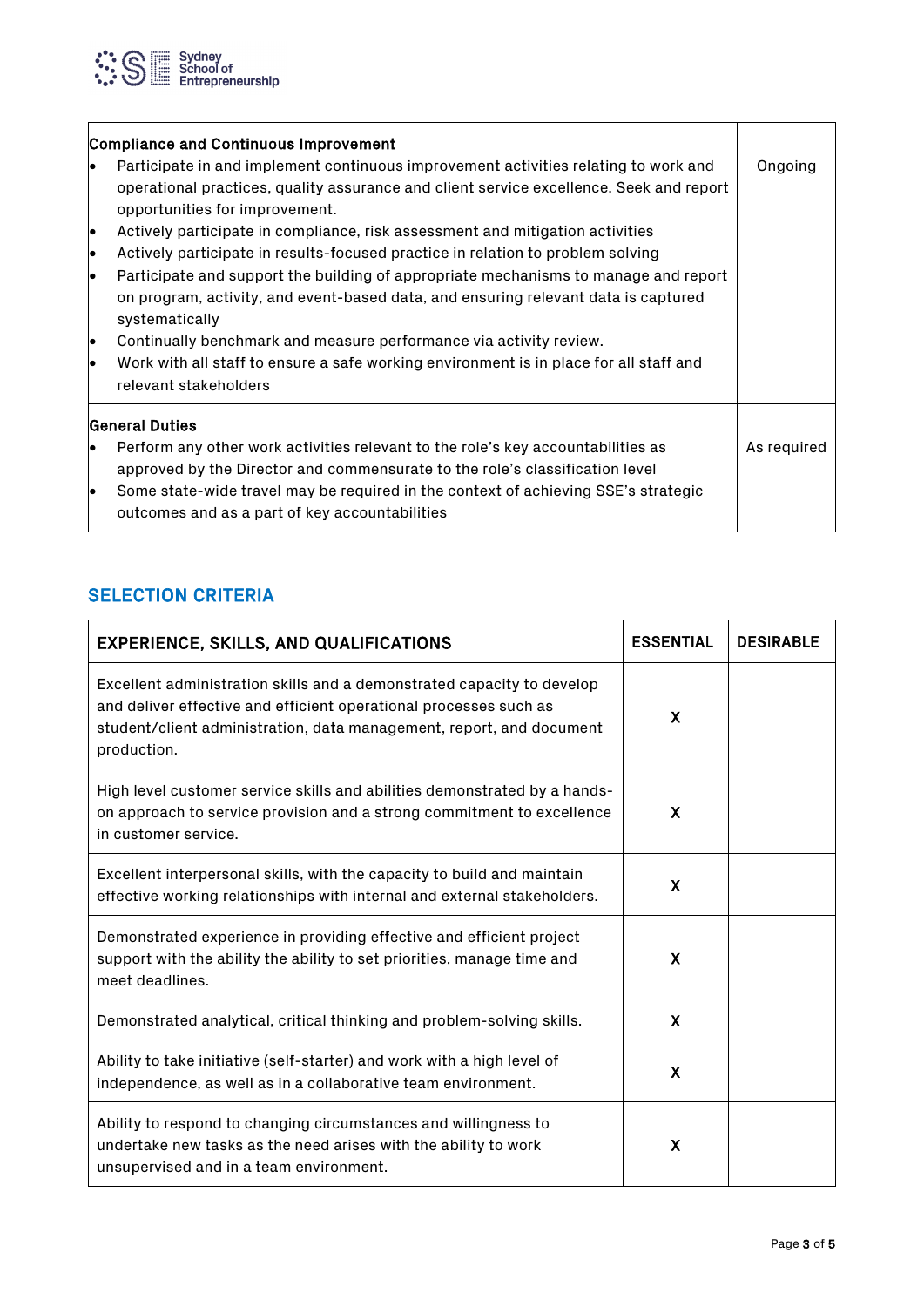

| Well-developed computer literacy, including experience using business<br>software such as Microsoft Office and the use of ERP systems such as<br>Salesforce. A working knowledge of databases, record management<br>systems, spreadsheets, and word processing. | X |  |
|-----------------------------------------------------------------------------------------------------------------------------------------------------------------------------------------------------------------------------------------------------------------|---|--|
| Tertiary qualifications in business and/or relevant advanced business<br>administration experience preferably in a matrix environment.                                                                                                                          |   |  |

## ORGANISATIONAL CHART



## KEY RELATIONSHIPS

#### INTERNAL

| <b>MAIN CONTACT</b>       | <b>FREQUENCY</b> | <b>PURPOSE</b>                                  |
|---------------------------|------------------|-------------------------------------------------|
| Director, Operations      | Daily            | In the context of relevant Key Accountabilities |
| Operations Team Member(s) | Daily            | In the context of relevant Key Accountabilities |
| SSE staff - all levels    | As required      | In the context of relevant Key Accountabilities |
| <b>SSE Directors</b>      | As required      | In the context of relevant Key Accountabilities |
| CEO                       | As required      | In the context of relevant Key Accountabilities |